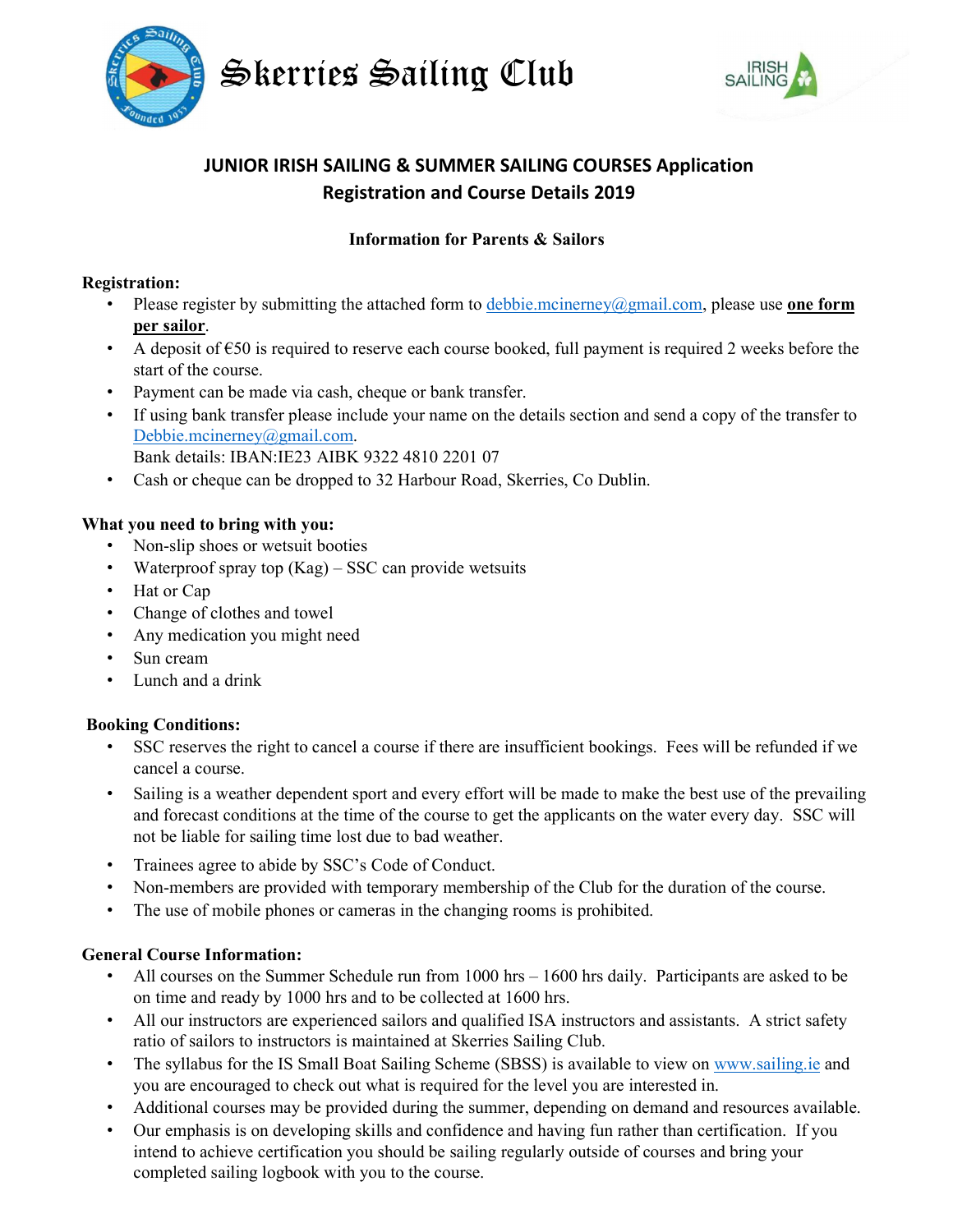



## Boat Rental:

- SSC have boats available for non-boat owners to rent during their course. Boats include Optimists/Toppers/Mirror.
- Cost of rental boats is  $\epsilon$ 30 per sailor per week.
- No rental cost to members.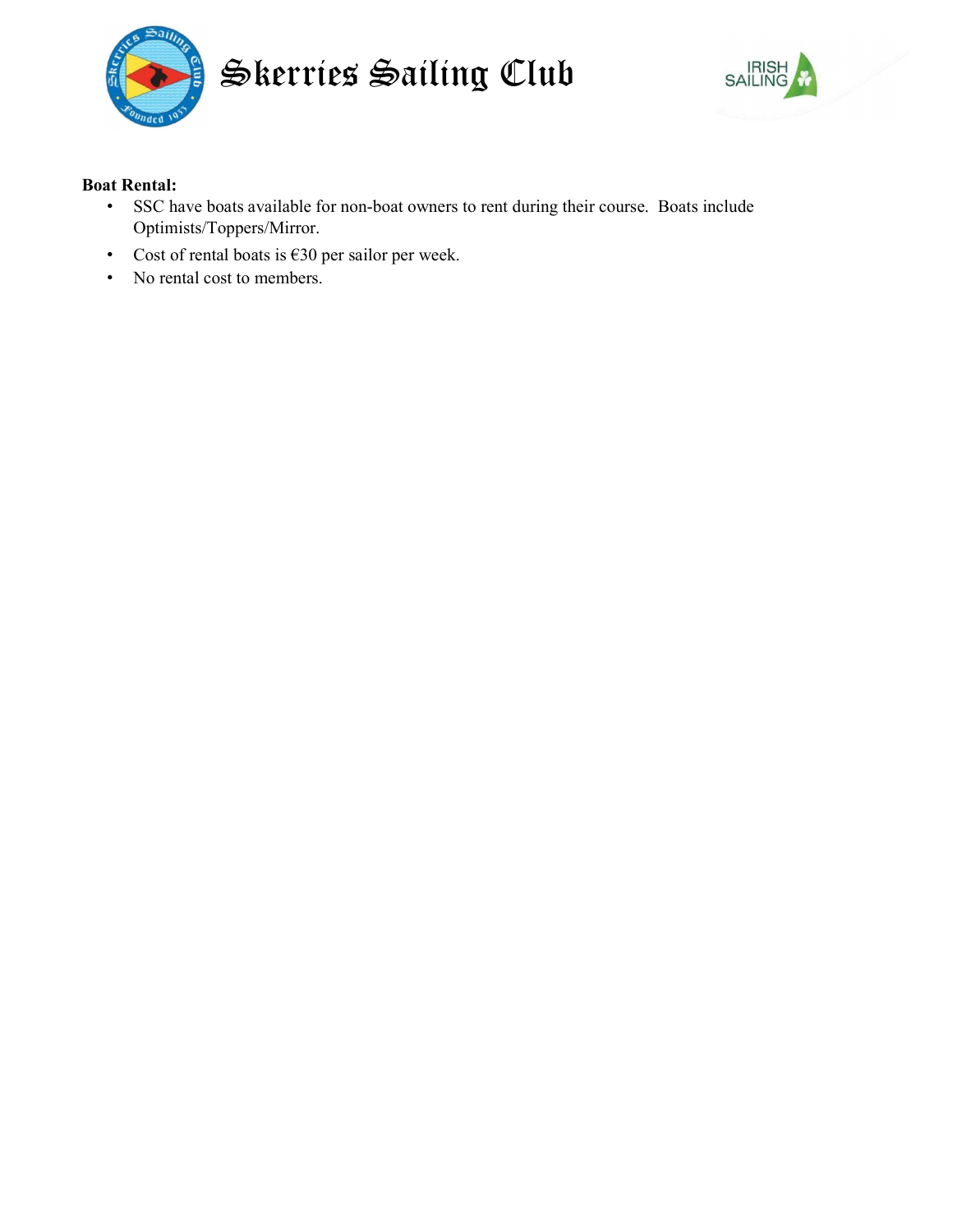

Skerries Sailing Club



# Course Details 2019

| Course                                                                     | <b>Course Code</b>                         | What is covered                                                                                                                                                                                                                                                                                                                                                                                                 | <b>Suitability</b>                                                                                                                                                                                           | Cost |
|----------------------------------------------------------------------------|--------------------------------------------|-----------------------------------------------------------------------------------------------------------------------------------------------------------------------------------------------------------------------------------------------------------------------------------------------------------------------------------------------------------------------------------------------------------------|--------------------------------------------------------------------------------------------------------------------------------------------------------------------------------------------------------------|------|
| <b>Start Date &amp; Name</b>                                               |                                            |                                                                                                                                                                                                                                                                                                                                                                                                                 |                                                                                                                                                                                                              |      |
| 1st July<br>$15th$ July<br>$(1$ week)                                      | U9 Beginner                                | This course will introduce you to the<br>basic boat handling techniques and<br>get you on the water having fun and<br>introducing the new sailor to water<br>safety and confidence getting in and<br>out of the water.                                                                                                                                                                                          | Suitable for children aged 7<br>to 9 years who have never<br>sailed.                                                                                                                                         | €195 |
| $1st$ July<br>$8th$ July<br>$22nd$ July<br>$(1$ week)                      | Level $1-$<br><b>Start Sailing</b>         | This course will introduce you to the<br>basic boat handling techniques and<br>background knowledge necessary to<br>get started in sailing.                                                                                                                                                                                                                                                                     | Suitable for children aged<br>from $7 - 13$ .<br>No experience required.                                                                                                                                     | €195 |
| $1st$ July<br>$&8^{th}$ July<br>$15th$ July<br>& 22nd<br>July<br>(2 weeks) | Level $2-$<br><b>Basic Skills</b>          | When you have this course<br>completed you should have the skills<br>and knowledge necessary to rig up<br>your boat and safely go sailing<br>without assistance in light winds. This<br>course will require more than<br>one week                                                                                                                                                                               | Experience required - Level<br>1 Start Sailing Course                                                                                                                                                        | €295 |
| 8 <sup>th</sup> July<br>$& 15th$ July<br>$(2 \text{ weeks})$               | Level $3-$<br>Improving<br><b>Skills</b>   | This course will help you to develop<br>a competent, safe and practical<br>approach to sailing your boat in<br>moderate winds. You will be also<br>introduced to different aspects of<br>dinghy sailing such as racing and day<br>sailing. This course will require more<br>than one week.                                                                                                                      | Experience required – Level<br>2 Basic Skills plus one<br>seasons logged sailing<br>experience. If you have not<br>been regularly practicing<br>these skills you will need to<br>do so prior to this course. | €295 |
| 1 <sup>st</sup> July<br>$(1$ week)                                         | Level $4-$<br>Advanced<br>Boat<br>Handling | This course is designed to develop<br>advanced boat handling and tuning<br>skills and prepare you to sail flat out<br>in strong winds. This course is ideal for<br>sailors who want to consolidate their boat<br>handling skills, cannot progress to<br>instructor due to age, and need to learn<br>various aspects of sailing they have not<br>yet mastered, i.e. spinnaker, trapeze,<br>double handed sailing | <b>Experience Required: ISA</b><br>Skills<br>Improving<br>and<br>regular sailing.<br>Some sailors may take 2<br>weeks to complete this<br>course.                                                            | €195 |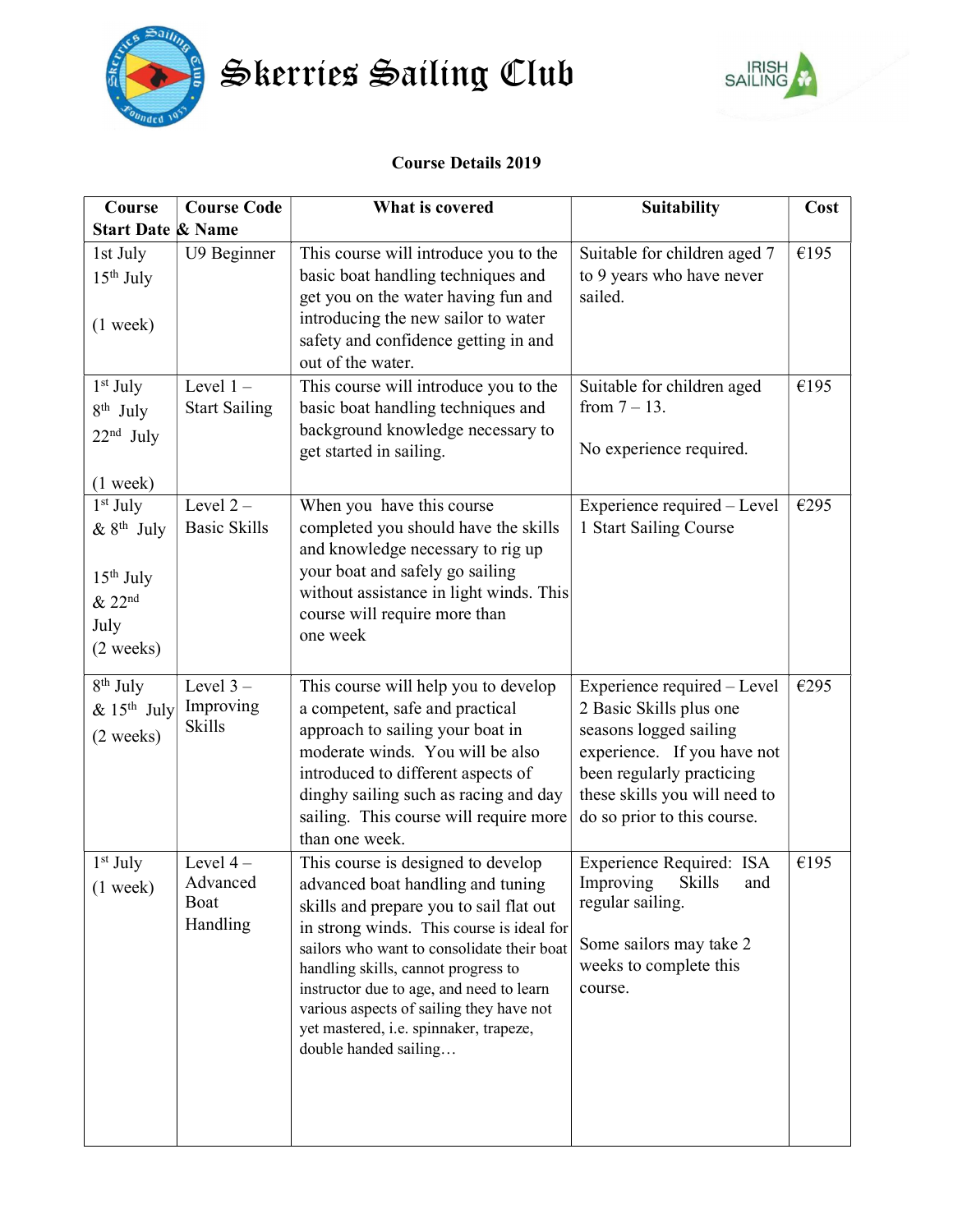

Skerries Sailing Club



| Course                       | <b>Course Code</b> | What is covered                           | <b>Suitability</b>          | Cost       |
|------------------------------|--------------------|-------------------------------------------|-----------------------------|------------|
| <b>Start Date &amp; Name</b> |                    |                                           |                             |            |
| $8th$ July                   | Introductory       | This course is designed for those         | <b>Experience Required:</b> | €180       |
| $(1 \text{ week})$           | to double          | sailors who have completed level 3        | ISA Level 3 minimum         |            |
|                              | handed             | or more in single handed dinghys          |                             |            |
|                              | sailing            | and need experience in a fun              |                             |            |
|                              |                    | environment to learn crewing a            |                             |            |
|                              |                    | double hander, spinnaker work,            |                             |            |
|                              |                    | rudderless sailing and various other      |                             |            |
|                              |                    | skills. This course will be an            |                             |            |
|                              |                    | introduction to sailing other boats       |                             |            |
|                              |                    | than those they are racing in. This is    |                             |            |
|                              |                    | not a certified course.                   |                             |            |
| $15th$ July (1)              | Level $4-$         | This course provides an introduction      | Experience required: ISA    | €195       |
| week)                        | Kites $\&$         | to the thrills and spills of sailing with | improving Skills level 3    |            |
|                              | Wires              | spinnakers and trapezes.                  | plus 2 seasons of logged    |            |
|                              |                    |                                           | sailing.                    |            |
| $22nd$ July                  | Level $4 - Go$     | This course provides a fun                | Experience required:        | ISA $€195$ |
| $(1 \text{ week})$           | Racing             | introduction to sail boat racing. You     | Level 3 Improving Skills    |            |
|                              |                    | will develop your skills and              |                             |            |
|                              |                    | knowledge to a level where you can        |                             |            |
|                              |                    | comfortably race at club and inter        |                             |            |
|                              |                    | club level in Ireland                     |                             |            |

| Calendar                           |             |                    |                     |                     |  |
|------------------------------------|-------------|--------------------|---------------------|---------------------|--|
|                                    | <b>July</b> |                    |                     |                     |  |
| <b>Course Code &amp; Name</b>      | $1st - 5th$ | $8^{th} - 12^{th}$ | $15^{th} - 19^{th}$ | $22^{nd} - 26^{th}$ |  |
| U9 Beginner                        |             |                    |                     |                     |  |
| Level $1 - Start$ Sailing          |             |                    |                     |                     |  |
| Level $2 - Basic Skills$           |             |                    |                     |                     |  |
| Level $3$ – Improving Skills       |             |                    |                     |                     |  |
| Level $4 -$ Advanced Boat Handling |             |                    |                     |                     |  |
| Introductory to Double handers     |             |                    |                     |                     |  |
| Level $4 -$ Kites & Wires          |             |                    |                     |                     |  |
| Level $4 - Go$ Racing              |             |                    |                     |                     |  |